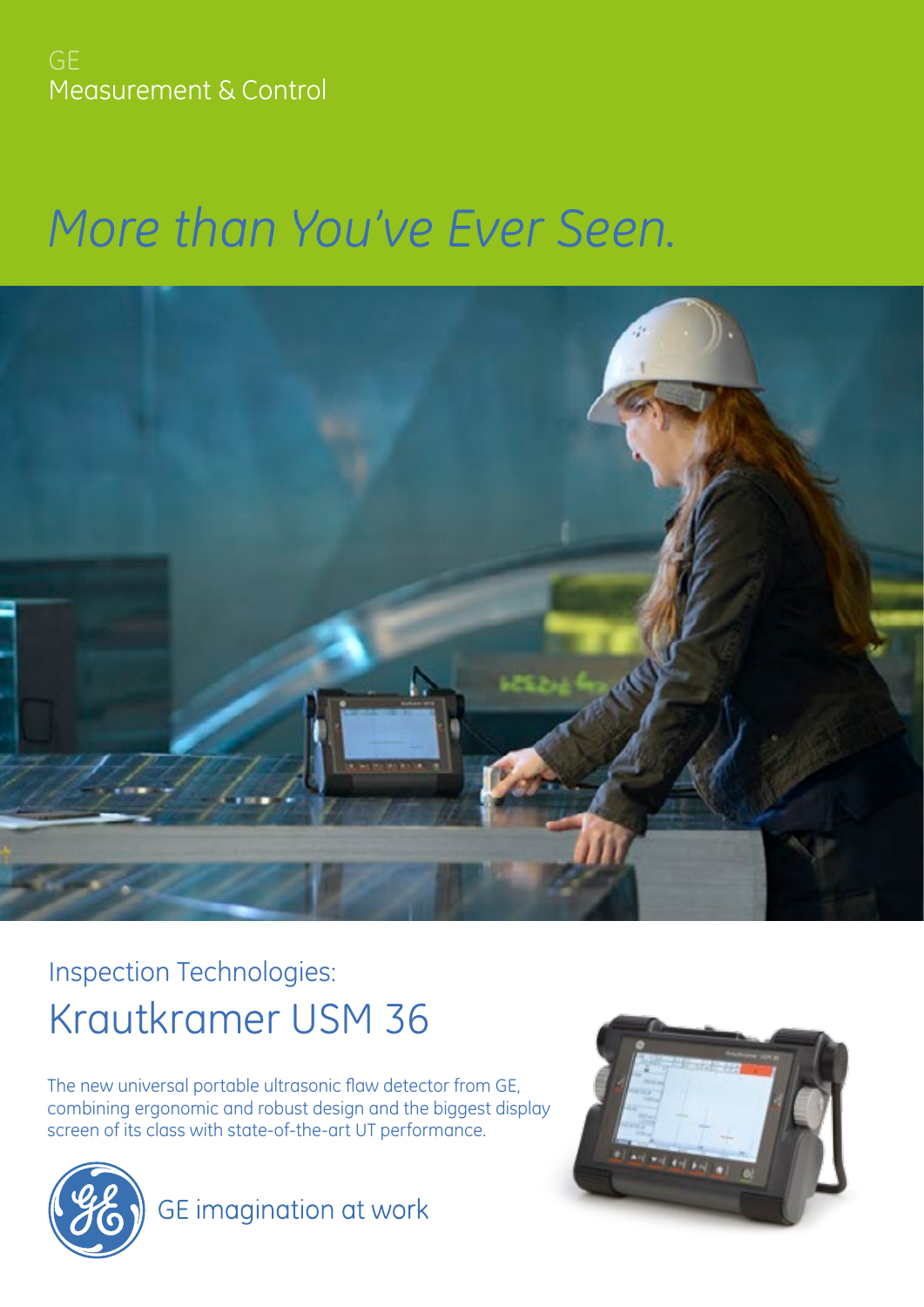## Krautkramer USM 36: a proven reliable and robust ultrasonic flaw detector performer

**The Krautkramer USM 36 is the latest development in GE's USM range of flaw detectors. It combines the 21st century operating platform with the reliable and robust hardware of GE's well-established Krautkramer portable flaw detection instruments. It incorporates a range of innovative features to ensure that this new instrument is adopted as the everyday workhorse of flaw detectors by NDT inspectors globally.** 



#### **Largest Viewable A-Scan Display in its Class**



• An important improvement in the Krautkramer USM 36 is its large 7 inch screen, with an 800x480 pixel resolution. The entire area is available to display crispy A-scans, making it the best in its class. Signals can be easily viewed and accurately interpreted, even in bright sunlight, with tired eyes at the end of a long working day.



## **2**

#### **Simple and Efficient Operation**

- The Krautkramer USM 36 uses the familiar rotary knobs of previous models but the function keys have now been minimized into a simple, intuitive 6-key keyboard, allowing simple and efficient operation;
- Inspection set-up is also easy. Not only for technicians who have used USM Go or USM Go+ for previous inspections, as set-up data is transferable directly from these instruments, which share the
	- same user interface. This commonality of interface also ensures a rapid learning curve for technicians familiar with the USM Go instruments.



#### **Flexible Data Reporting and Storage**

**3**

• As well as easy-to-interpret the crispy A-scans, data reporting on the Krautkramer USM 36 can also include screen shots and A-scan videos, where A-scans can be recorded for subsequent analysis or to provide proof of inspection. All data is stored on a removable SD-card and reports can be in jpeg or BMP format.

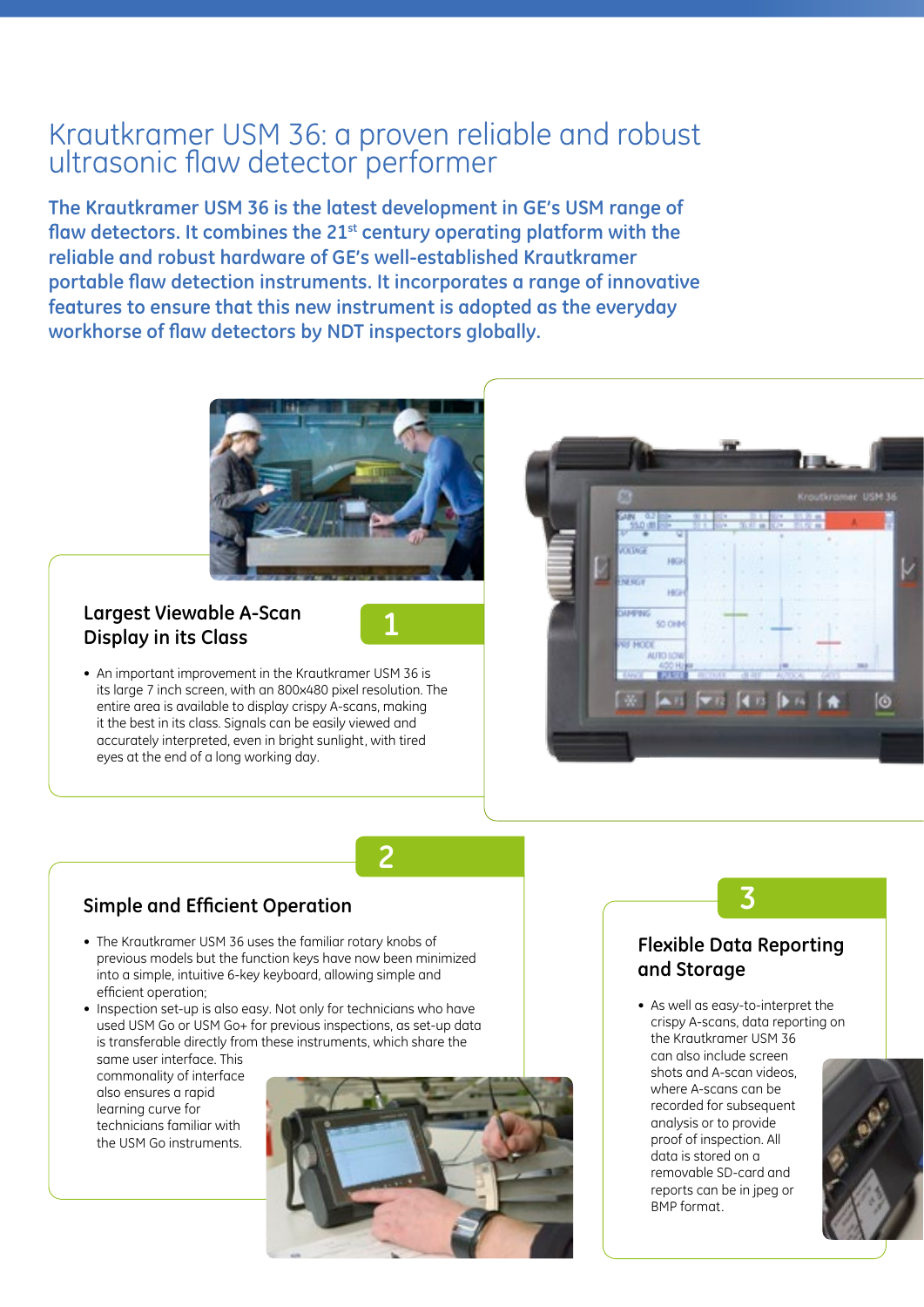#### **Available in Three Versions**

**6**

• The versatile instrument is offered in three versions to meet the most standard inspection codes. The most advanced version can operate in DAC, AWS and DGS modes, features a powerful square wave pulser for excellent material penetration and can accommodate GE's patented *true*DGS probe technology, which offers unrivalled accuracy in sizing of

flaws using the DGS method, as well the patented Phantom Echo Detection technology.

## **5**

#### **Can be Used in the Harshest of Environments**

- The Krautkramer USM 36 is fully protected against dust and water ingress to IP66 and can be operated in ambient temperatures from -10°C to +55°C. It can be used in sandy deserts, frozen wastes and in the humid tropics.
- The new flaw detector weighs just 2.2 kg and is battery- or mainsoperated. Its Li-ion battery has an operating life of more than 13 hours, with an integrated battery charger for those longer shifts.

#### **Comprehensive Connectivity**

**4**

• Connectivity is a major feature of the Krautkramer USM 36. Data can be stored on removable SD-card or USB memory stick, either for record

purposes or to allow data sharing. A VGA connection allows the instrument's display to be shown on an external monitor or on a projector screen for training purposes.



## **Applications**

The Krautkramer USM 36 has been developed for day-to-day use throughout the industrial spectrum, from weld inspection and corrosion measurement in the power generation and petrochemical industries, to castings and forgings inspection and thickness measurement in the automotive, metals and aerospace sectors to the inspection of special materials.

#### **Weld Inspection in the Power Generation and Petrochemical Industries**

Intuitive tools facilitate analysis and the use of color on the ultra-bright, 7 inch screen allows significant display benefits during weld inspection:

- Monitor gates and curves are displayed in various colors;
- Messages and alarms are displayed in red;
- A-scans can be displayed in different colors to assist comparison; • Color display of all parameters involved in flaw location, including
- sound path, surface distance, depth position and leg number; • GE's patented color coded display of legs for angle beam inspection.



#### **Precise Thickness Measurement in the Automobile Industry**

The Krautkramer USM 36 provides precise thickness measurement, as the sound path differences are measured very accurately at the peaks of an echo sequence.

#### **Corrosion Measurement in the Power Generation and Petrochemical Industries**

Corrosion measurement can be carried out using dual element probes, where the screen displays both the thickness measurement and the A-scan, ensuring maximum reliability. A minimum capture mode provides the thinnest measured reading at the end of a continuous scan. An auto-freeze function, which minimizes the probe's surface contact time, is used for measuring structures and components with hot surfaces.

#### **Inspection of Forgings**

The instrument's Phantom Echo Detection technology is used in the inspection of fine grained and long work pieces to ensure accurate detection of flaws but not Ghost Echoes.

#### **Inspection of Special Materials**

The powerful square wave pulser which is an available option for the Krautkramer USM 36 provides excellent penetration of difficult materials, such as those sometimes used in the aerospace and automobile industries.